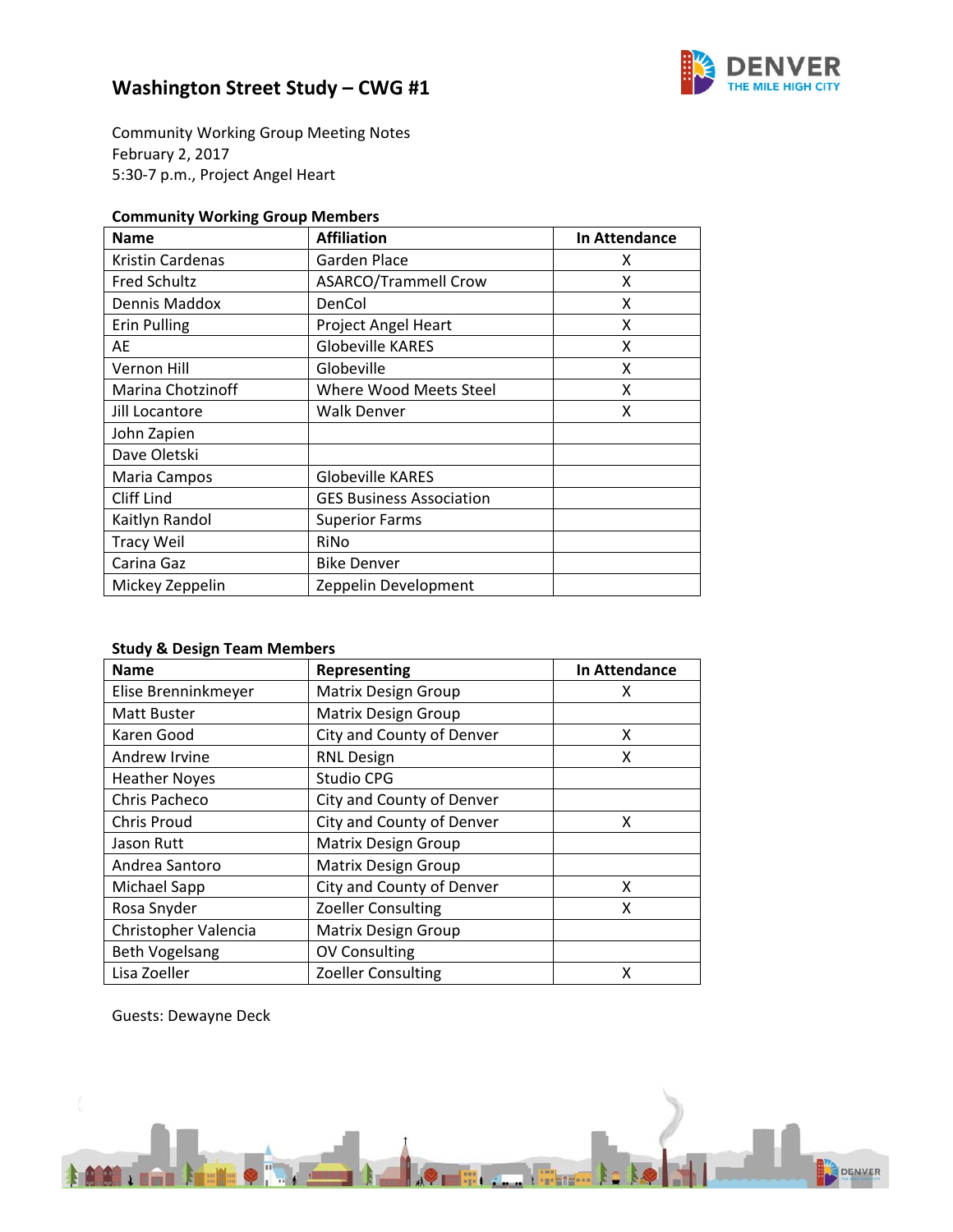

#### **Introduction:**

Karen Good, Jason Rutt and Andrew Irvine presented a general overview of the Washington Street Study, including the reasons for the study, the outreach process and the project timeline.

### AE requested a copy of the presentation

Vern asked if we would have formal meeting minutes or meeting notes. Karen clarified that meeting notes will be compiled and summarize the key discussion points as well as recommendations made by the CWG. Karen then passed out a Charter for CWG members and project team members to sign as a commitment to attend as many meetings as possible and to engage positively in the CWG process.

Andrew summarized all of the studies and plans that have been completed or are currently under study. This includes the Globeville Neighborhood Plan, National Wester Center Master Plan, Washington Street ULI TAPS, as well as other studies.

Andrew then proceeded to discuss in more detail the timing of the study, which includes:

- Existing conditions analysis in the spring,
- Developing character zones and cross section alternatives in the summer
- Identifying preferred alternatives by the fall.

Karen emphasized there are no pre‐suppositions about the alternatives and that cross sections might be different along different sections of Washington Street.

Vern encouraged the group not to be too conservative in assuming that we have to limit our choices to be within the existing footprint, the multiple needs along the road already do not fit. Andrew reaffirmed that this project needs to be aspirational while also identifying problems that need solving to find a solution that works and is implementable.

AE requested the ULI TAP study and emphasized that we must consider the "interior businesses" and residents in the community. Andrew noted that the study needs to consider what has already been studied and discussed in previous processes such as the neighborhood plan and the ULI TAP, but the CWG, project team and community should also be open and aspirational as we move forward to an implementable plan. AE cautioned against following preconceptions of urban planning and described the neighborhood as much more than a corridor. The Globeville Neighborhood Plan describes the socio cultural and economic meanings of a healthy Globeville neighborhood. Globeville has its own center of gravity and needs to keep that. It is different than RINO and NWC.

A general schedule of CWG meetings and topics as well as and public meetings was outlined:

- CWG Meetings: February (overview), March (existing condition), May (character areas), September (alternatives), November (wrap up after final public meeting)
- Public Meetings: April (existing conditions), August (cross section alternatives), October (preferred alternatives)

Karen also noted that the website www.denvergov.org/washingtonstreetstudy is in both English and Spanish.

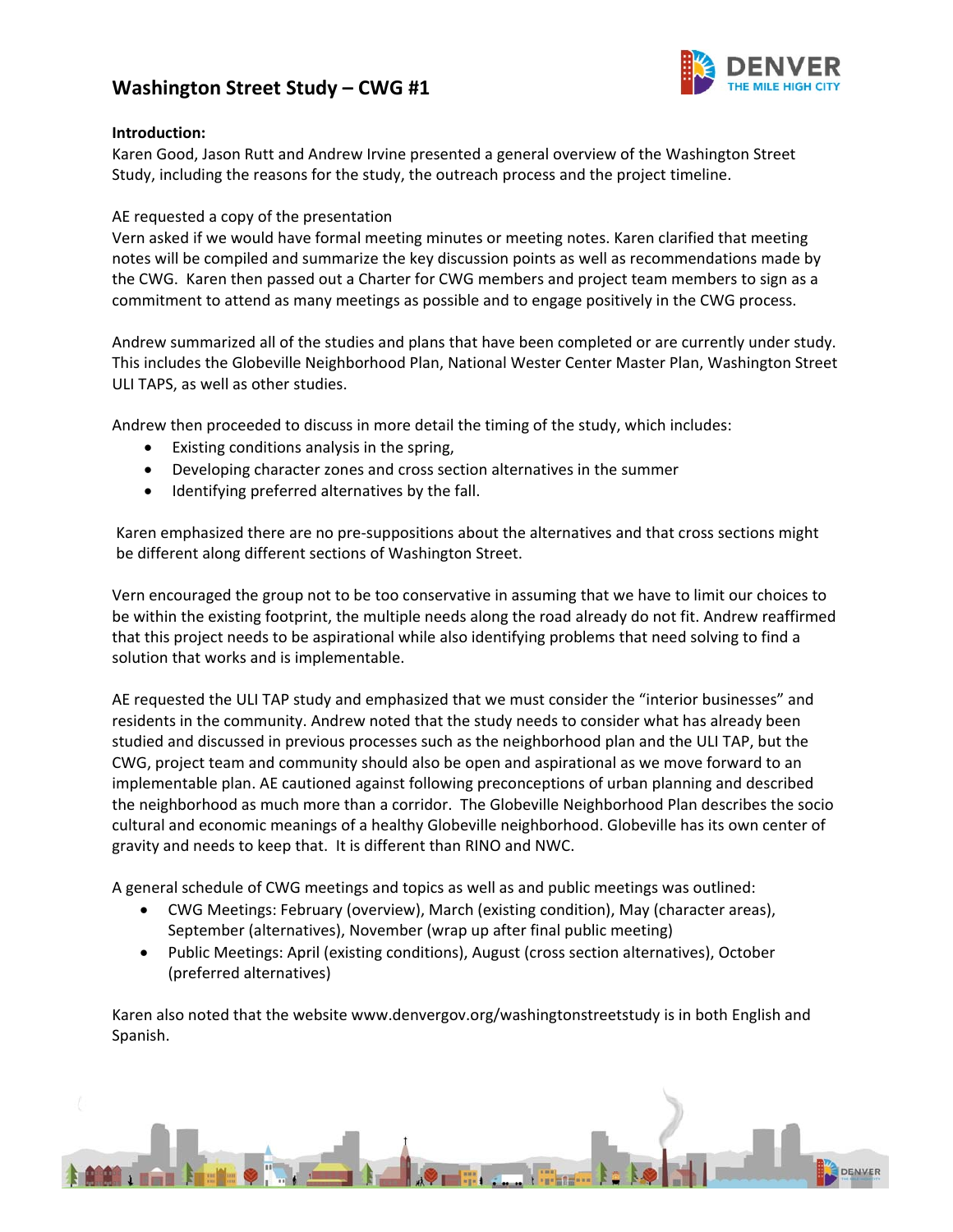

#### **CWG members had additional questions and requests:**

Vern asked about the Xcel pipeline as well as the availability of funding for the Washington Street Project. Vern also asked the Xcel be in attendance at CWG meetings as well as representation from the council office.

Karen: Regarding Xcel-- CCD is partnering with Xcel right now on this issue and has brought in Matrix Design to support close collaboration and coordination between the two projects. However, Xcel is not being asked to be a part of the CWG. Michael Sapp will be organizing a separate community meeting regarding Xcel sometime in February or March. Karen suggested we could put a link to the Xcel gas website on the Washington Street Study website.

Regarding funding‐‐this project has requested to be included in the General Obligation (GO) bond request in November 2017 but final decisions have not been made about which projects to include in the GO Bond request. There may be other opportunities to collaborate on funding through the National Western Center, and using Brighton Blvd as a model for funding, the project team and CCD will be investigating other funding options during the course of the process instead of waiting until the study is over.

Regarding council involvement‐‐We will make a request to CM Brooks' office regarding CWG meeting attendance.

#### **Andrew asked each CWG member what their hopes/fears/must haves are for this project:**

Kristin: Safety is the top priority. Parents feel unsafe walking, especially at  $45<sup>th</sup>$  and Washington. The infrastructure in general is very poor regarding pedestrian safety (lights are out, walking paths are damaged or missing), and walking is the primary way parents in the community get around. Kristin also hopes that we have an authentic community process that reflects the cultural values of the neighborhood.

Jill: Jill does not have a car, and getting to the meeting tonight was difficult and, once arrived, she described walking down Washington St as a "frightening and undignified experience".. Walking from 45<sup>th</sup> to Project Angel Heart meant walking in darkness and often without sidewalks. She understands that movement will not be perfect for every mode, but hopes that the most relevant and important transportation modes for the community will rise to the top. She stressed that both getting to the neighborhood and the experience once you're in the neighborhood are important.

Fred: As a business developer on the north end of the street, truck access is their biggest issue. They do not want their development to be "an island." Ideally the project addresses how to create an appropriate interface between truck needs, other traffic and the community. Key to finding this answer will be approaching the project with tolerance and balance. Connections to I-25 and I-70 are important to the continued success of industrial businesses. They pride themselves on being " a cut above" and as such their front door presentation is also very important.